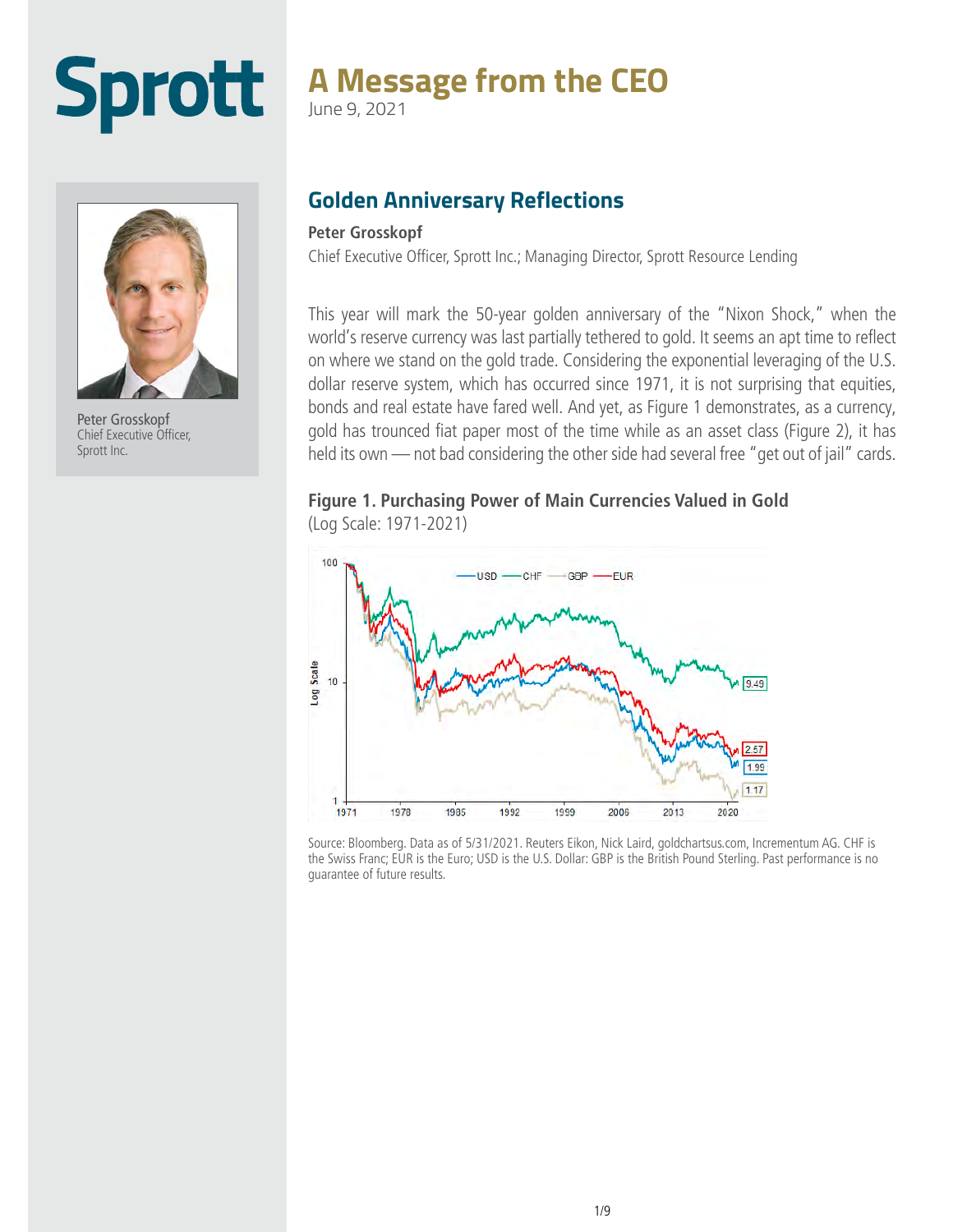June 9, 2021



#### **Figure 2. Gold's Long-Term Outperformance vs. Stocks, Bonds, USD** (2000 to 2021)

Source: Bloomberg. Period from 12/31/1999-05/31/2021. Gold is measured by GOLDS Comdty Spot Price; S&P 500 TR is measured by the SPX; US Agg Bond Index is measured by the Bloomberg Barclays US Agg Total Return Value Unhedged USD (LBUSTRUU Index); and the U.S. Dollar is measured by DXY Curncy. Past performance is no guarantee of future results. For illustrative purposes only.

We also take time to reflect on how Sprott as a firm is positioned. Even with the contrarian gene in our DNA, it is hard to envision a more polarized dynamic. The financial markets have become increasingly correlated to a positive conclusion to the monetary experiments of the day, while we have a high degree of conviction in our counter-trend posture.

My role at Sprott is not to act as chief prognosticator, but after 35 years in the gold trade and with the benefit of a team of experts, I feel qualified to state that today's environment offers a stellar opportunity to gold investors. Several simultaneous winds of change are in the air; the "this-time-for-real emergence of inflation," the perception of central bank omnipotence and a potential apex of the pendulum swings in equity and credit markets. Add to that upcoming structural changes in the gold market, we believe that these coincidental turning points will validate that "All Things Sprott" are on the right track.

"I feel qualified to state that today's environment may offer a stellar opportunity to gold investors."

#### **Gold Update**

It was natural that gold experienced a pullback over the first four months of 2021 as investors focused on the economic rebound made possible by COVID-19 vaccinations. Risk appetites and yields rose, further rate hikes were built-in and the U.S. dollar initially strengthened. We were comforted that solid support for gold emerged at \$1,700 and its sentiment indicators, notably our Sprott Gold Bullion Sentiment Index (see Figure 3), the Bernstein DSI and the Hulbert Gold Newsletter Sentiment Index, all posted near-record lows around the same time.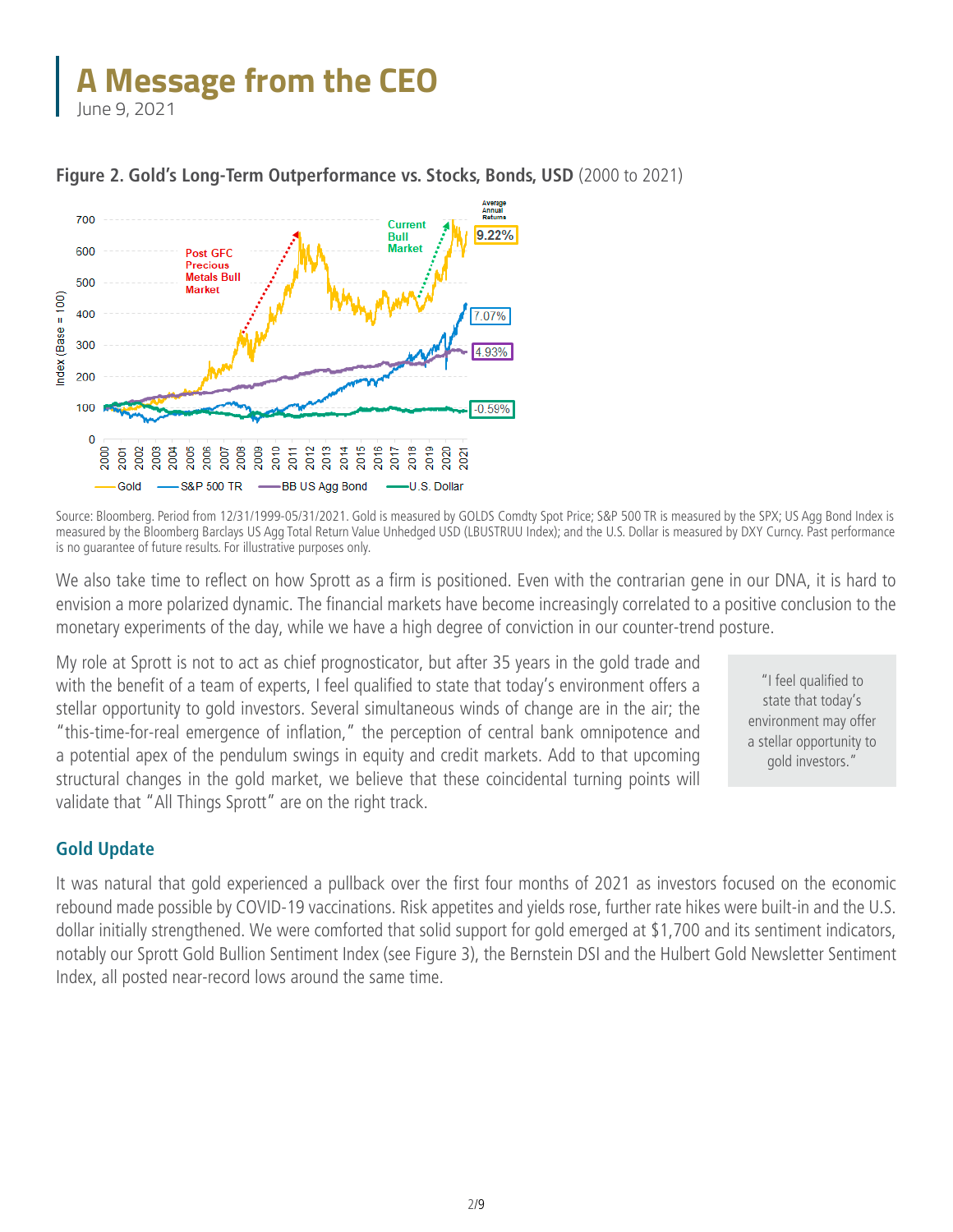June 9, 2021



#### **Figure 3. Sprott Gold Bullion Sentiment Index** (2014-2021)

Source: Sprott Asset Management LP. Data as of May 31, 2021. For illustrative purposes only.

The longer-term indicators for gold are in great shape. The systematic risks associated with high debt levels in every sector are growing. Equity markets are priced for perfection. The U.S. budget and trade deficits are at record highs as a percentage of GDP (see Figure 4), while its major international partners continue to move towards de-dollarization. The financial markets have spent 10 years building their foundations for an increasingly levered, low-interest rate and low-volatility world. Are we at the point at which the spring has absorbed maximum tension before release?



**Figure 4. U.S. Federal Budget as Percent of U.S. GDP** (1969-2020)

Source: Bloomberg. Data as of May 31, 2021. For illustrative purposes only.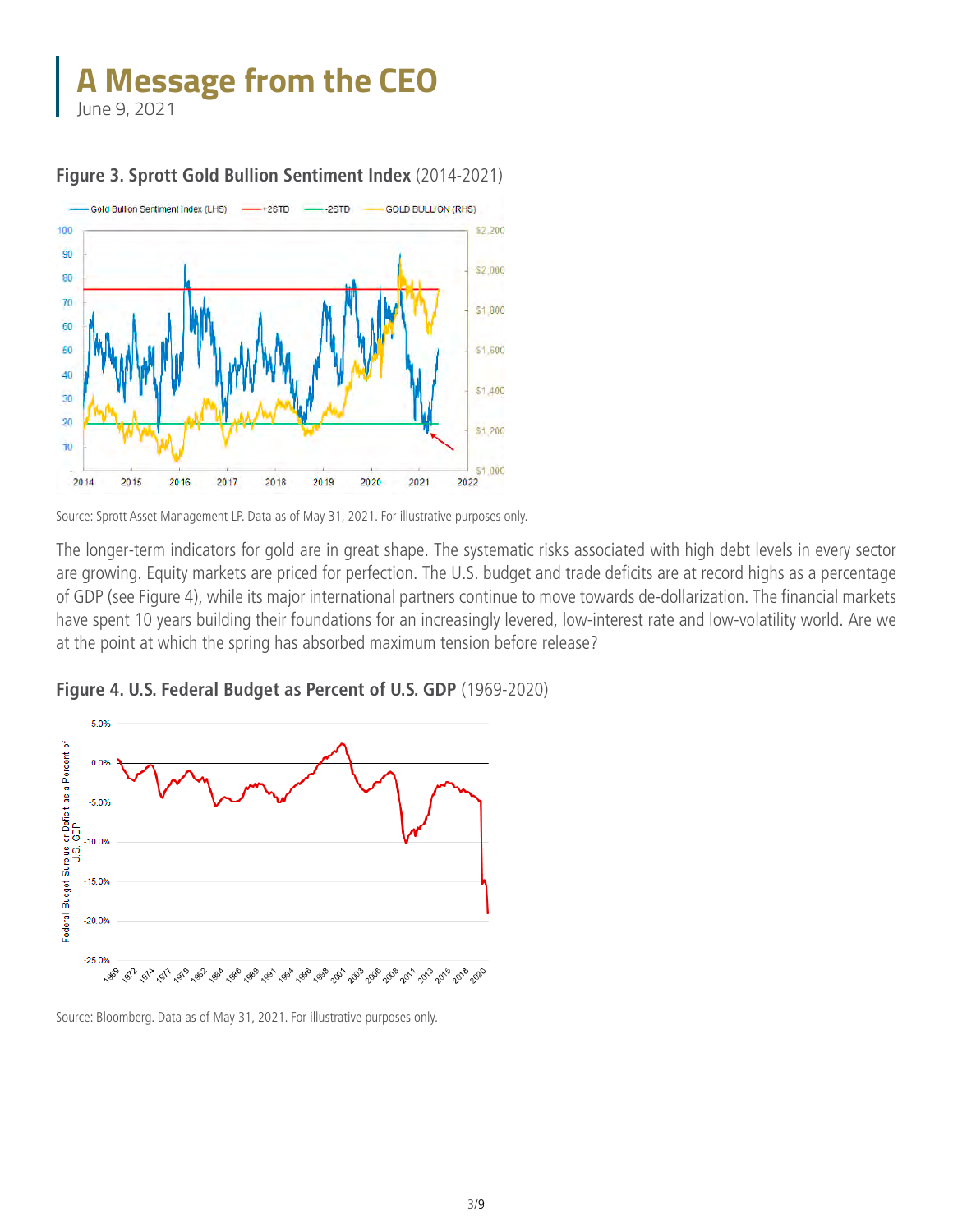June 9, 2021



#### **Figure 5. U.S. M2 Money Supply vs. Gold Price** (1971-2021)

#### **The Inflation Question**

In a recent conversation with John Hathaway, our gold equities Senior Portfolio Manager and strategist, we agreed that despite persistent deflationary forces, the timing was right for inflation to take the upper hand. Previously, with slack in the labor force, idled capacity in many industries, a deceleration of the velocity of money and an increase in the savings rate, the equation was at equilibrium. We concur that the recent boom in commodity inputs may be an overshoot. In the long term, we think the existing deflationary forces will be overpowered by fiat currency debasement, driven by skyrocketing debt balances and money supply, while real interest rates are held in negative territory.

There are only three ways out of the debt bubble now gripping government finance: 1) default; 2) financial repression over decades; or 3) hyperinflation. Does anyone care that these end games are now mathematical certainties? Not yet, it seems. With control over their currencies, we do not believe there is any appetite for or chance of default among the G7 (Group of 7 developed Democracies). Monetary and fiscal tools have been homogenized and vastly expanded by political agendas. Excessive money supply growth, constant support for Treasury and mortgage bonds (and many other markets), and runaway government deficits have all become common and aggressive addictions. Those who aspire to moderation are likely to be disappointed.

We all know that government calculations of inflation are flawed and driven by a major conflict of interest. For those seeking anecdotal evidence of a real inflation rate, consider the price gains in financial or real estate assets, surging transportations costs, recent earnings reports from global companies or the price action in large global commodity markets. There are lasting COVID-19 impacts to supply and trade chains, and consensus among corporates that price increases can be pursued. We would be surprised if the current annualized rate of inflation was not over 5%, and note that John Williams ShadowStats is currently showing an 8-10 % range, either of which would signify a shocking plunge in real rates. Even if current fears abate, inflation is a collective mindset reflecting the degree of belief in sound money versus the cost of living. How can the Federal Reserve (the "Fed") know if its attempt at annual inflation targeting can be contained at 2%, or that existing inflation is transitory? Gold offers one way to hedge their bet.

Source: Bloomberg. Data as of May 31, 2021. For illustrative purposes only.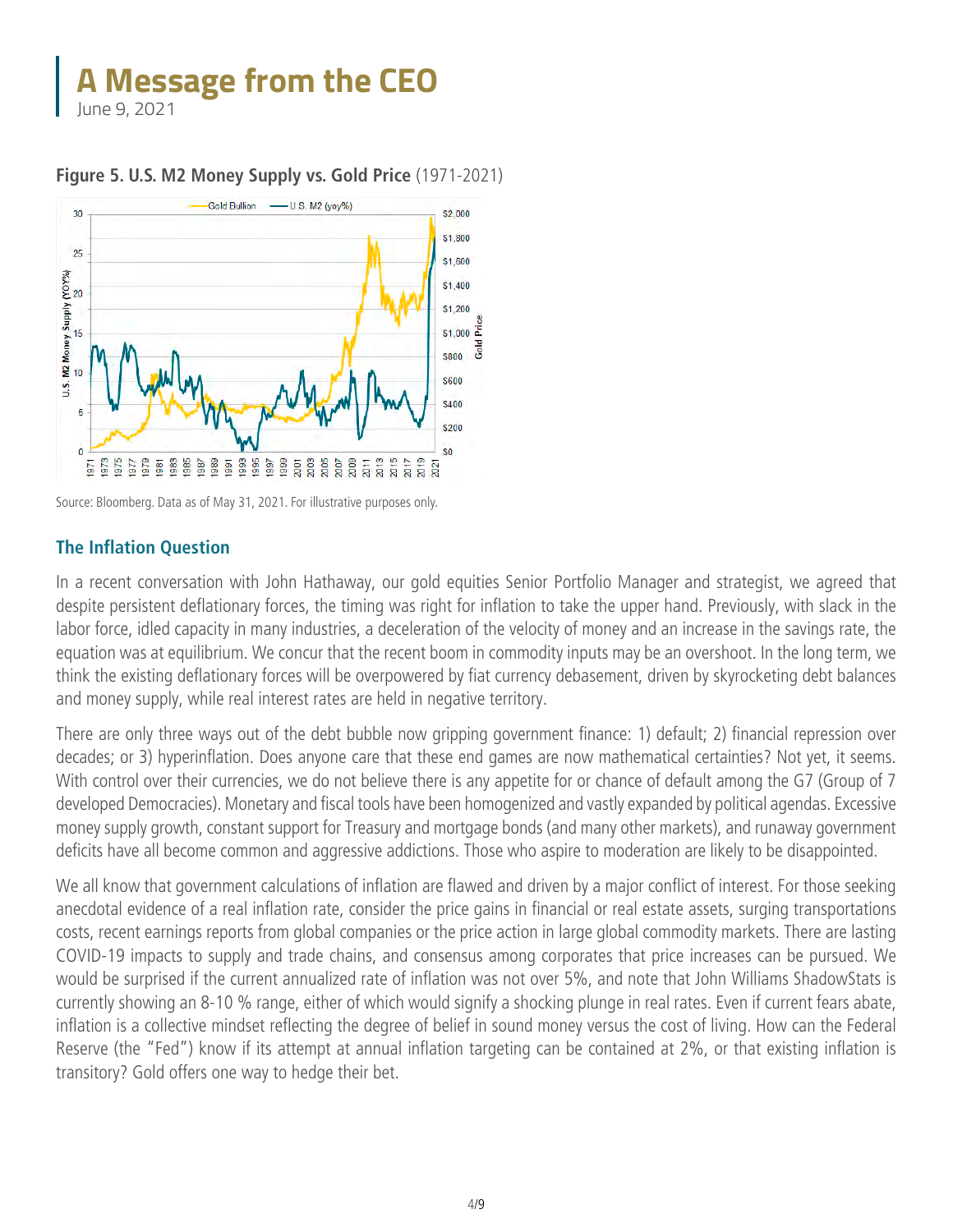June 9, 2021

### **Taper Talk**

We have received inquiries from clients concerned about the effect of tapering (i.e., the Fed pulling back on bond buying, also referred to as "quantitative easing") on the gold price. We are not concerned for several reasons. First, we believe the removal of support is most likely in mortgage-backed securities, which have fueled today's red-hot housing markets. The main impact of this would be to raise credit spreads and reduce risk-taking appetite, which should be positive for gold.

As happy as we are with the ongoing recovery from COVID-19, its long-term economic and financial impacts will continue to extract a heavy cost. We note the reluctance of workers to return to work absent substantial wage increases, the reliance on what may now become more permanent Universal Basic Income (UBI) programs, and structural changes in the real estate markets, etc.

Tapering will face limits due to the increasing relationship between government bond markets and the global economy. U.S. government involvement in the economy now sits at over 20% of GDP. Even with the introduction of market-negative tax increases and the rosy economic forecasts from the CBO (Congressional Budget Office), the receipts/expenditure balances of the U.S. government are so negative that huge deficits will need to be financed indefinitely. The additional funding required for the contemplated infrastructure programs will exacerbate the funding gap. We believe the additional interest service costs of a higher rate structure, or guidance that bond-buying support from the Fed was being pulled, would quickly lead to Treasury market disruptions of the kind already experienced. Financial repression and yield curve control are here to stay.

### **Figure 6. Net Outlays of Interest in % of GDP** (2020-2050E)



Source: Incrementum AG. For illustrative purposes only.

Fittingly, the financial markets these days now seem almost completely driven by interpretations surrounding the degree of central bank support, a correlation level and obsession that appears to us to be unhealthy at the least. As to recent Fed-speak (Fed Chairman Jerome Powell), "we're not even thinking about thinking about raising rates" and frequent about-faces as to taper planning, it is getting just plain silly.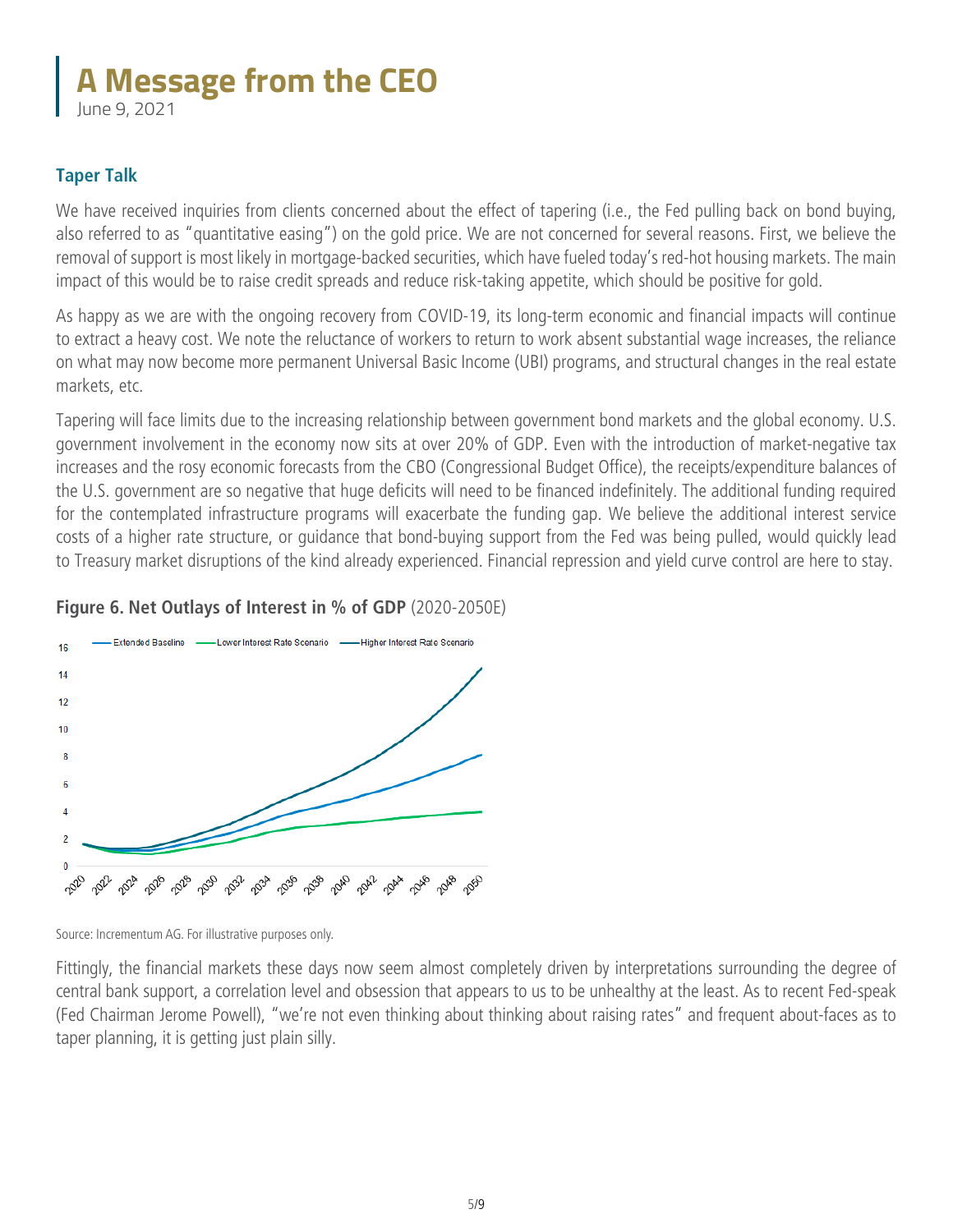June 9, 2021

### **Structural Changes to Gold**

Most gold followers have read the recent articles covering the Basel III banking regulations, which are due to start implementation during the second half of 2021. For those who have not, the brief summary is that bullion banks will be required to set aside more capital against their unallocated gold derivative and trading book assets.

Under the new guidelines, which are due to be imposed between now and early 2022, 85% of unallocated gold assets (required stable funding or RSF) are required to be funded with long-term liabilities (available stable funding or ASF), under which gold is levied with a 0% stable funding credit. The zero credit apportioned to the long-term gold funding (ASF) is a consequence of the failure of gold to meet "High Quality Liquid Asset" requirements, due in large part to the lack of trade data reported to and by the LBMA. The gold community hopes to re-engage with the regulator on this point to achieve a reduced RSF and/or symmetry on the ASF side of the equation.

We have been unable to determine to what degree these clearing bank members can lever unallocated gold on deposit with them or what leverage ratios were used by them in the past as these were proprietary and based on their own appetite for risk. Our all-important guess is that the capital leverage will be reduced by at least 3X and potentially up to 10X of that previously employed by some.

The resulting dual-impact increase (calculated as RSF/ASF, which must be greater than 100%) in the bank funding requirements for gold will add to the friction costs in the settlement, trade and swaps area, possibly reducing liquidity and making it more expensive to concoct the paper gold contracts responsible for a significant portion of investor flows in the sector.

For gold investors already wary of unallocated gold's fractional reserve system and gold contracts backstopped by commercial bank balance sheets, these extra costs and scrutiny may accelerate their flows into fully gold-backed investment products or allocated physical gold in storage. Perhaps the case for "Freegold," which focuses on a re-rating between physical gold and bank contracts, will now be brought to the forefront.

#### **Silver**

Silver is a small market (annual supply equates to ~\$20 billion) compared to gold and is much more volatile. The demand for silver is driven chiefly by industrial applications and secondarily by investment demand. The former is increasing at the pace of many underlying growth industries, and the latter is soaring due to the same factors driving gold. Silver is aptly known as the "poor man's gold," and when investment demand rushes in, as it is now, the market can be squeezed higher.

Also, as with the gold market, we are seeing similar dynamics at play with silver and the commercial bullion banks. Once bank capital charges are properly attached to the existing silver derivative contracts, we expect the liquidity of those contracts to dry up to a degree and their spreads to increase. Silver, more so than gold and due in equal parts to its by-product status and fatter derivatives margins (from higher volatility, etc.), has been subject to constant producer and commercial bank hedging and shorting. Once that tap is turned down, we expect unmet demand for physical to increase and prices to move higher. Watch this space, as the physical silver supply has already been tightened by the "#silversqueeze" crowd. The LBMA has slightly less physical silver than they thought due to a "data submission error," and investor interest in silver as an inflation hedge has never been greater.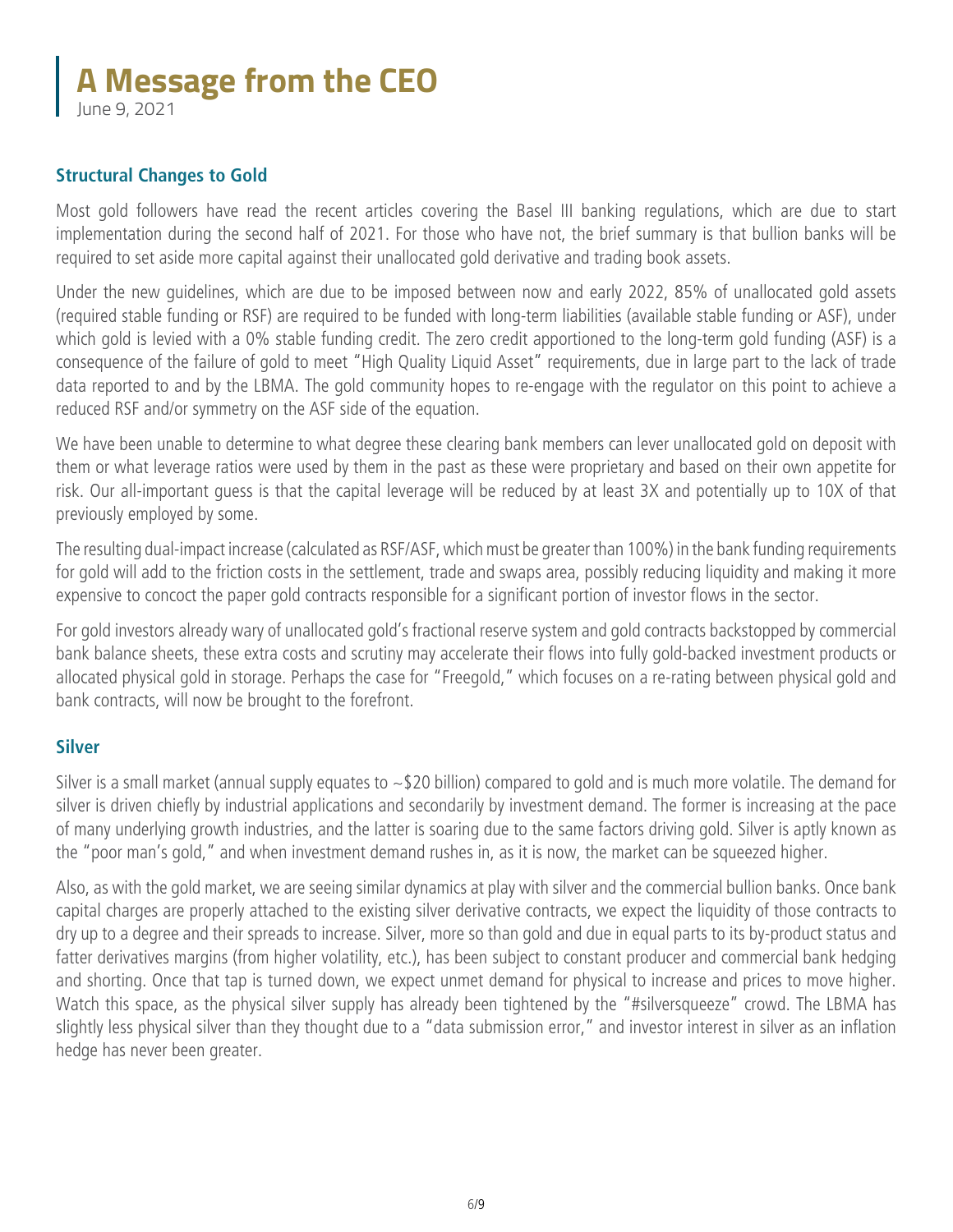June 9, 2021

### **Mining Equities**

Good times abound for equities in the mining sector. Due to its unpopular financial and now-inaccurate ESG (environmental, social and governance) reputation, the sector has been under-invested in for almost 40 years. Although most equities are well up off recent lows, we do not feel that their valuations yet reflect the underlying value in their businesses - the Scotiabank gold team estimates equities currently trade at a 15% discount to bullion versus their usual premium of 10%. A remarkable case in point is that the major gold producers have begun to highlight how much discretionary free cash flow they will generate over the next five years as a percentage of their enterprise values. That number is close to 50%. Most of the analyst community are still using commodity prices 10 percent or more under spot in their models, leaving room for positive earnings surprises.

There is also a pervasive case for industry consolidation, and M&A (mergers and acquisitions) should serve as an increasing catalyst moving forward. C-suite executives of the senior miners have delivered required discipline and returns of capital for five years now, and sit with under-utilized balance sheets and pent-up hunger to tackle growth projects and replace declining reserve profiles. Juniors still suffer from a major cost-of-capital differential and very high G&A (general and administrative) costs for single or double mine companies. Experienced mining portfolio managers such as ours can select catalyst-rich juniors with quality projects at their predictable proof-of-concept points of weakness, which have the potential to earn outsized returns regardless of gold price direction. The list of growth company mining targets is interesting regardless, as these projects frequently trade at attractive valuations close to their invested capital to date.

### **Uranium**

Sprott recently announced an agreement to take over the management of Uranium Participation Corp (TSX: U), the world's largest manager of physical uranium. Uranium mining is a highly-specialized industry, producing a mineral that is the main feedstock to nuclear power facilities.

Our thesis for this move is our belief that nuclear generation is crucial for establishing an economical, clean energy generation grid. Nuclear reactors are now, finally, truly safe with net-positive environmental effects. We are taking a calculated view that western governments, having largely abandoned nuclear power over the past 40 years due to environmental and waste storage issues, will swing to supporting nuclear growth over the next number of decades (these are long cycles).

Uranium mining has similarly suffered from a long period of under-investment due to the plummeting demand and reconversion supply from nuclear weapons disarmament. Costs to operate and build uranium mines have soared. While there was a brief breach of the \$100/lb U308 mark in 2005, long-term uranium contract pricing by utilities has almost never provided an acceptable margin to new uranium mines. In addition to curtailing new mine development, some of the world's largest and highest-grade mines were idled or cut back during 2019 and 2020. Much higher U308 prices are required to assure adequate future supply.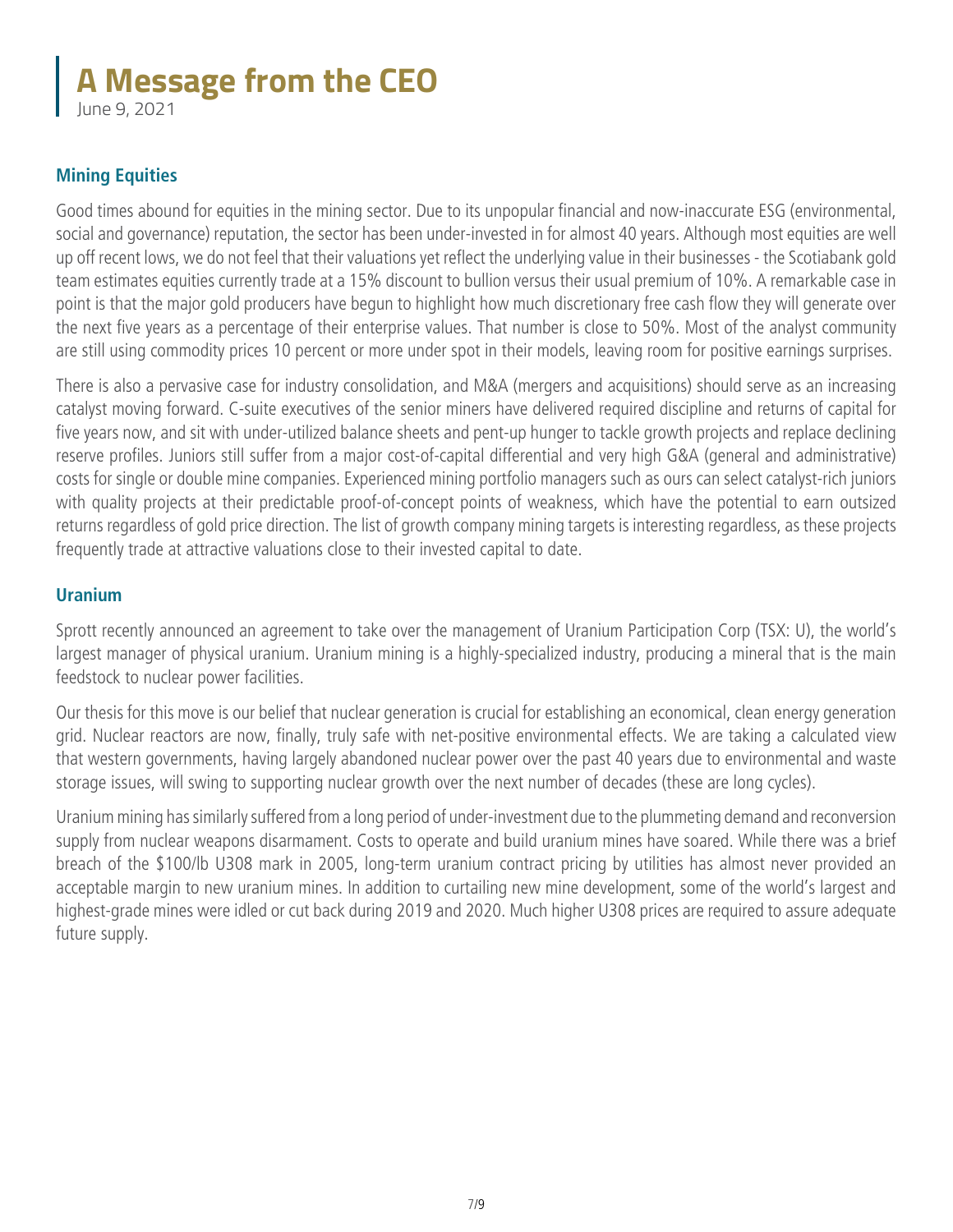June 9, 2021



### **Figure 7. Uranium Supply and Demand** (2021 – 2035E)

### **Update on Digital Gold**

We continue to believe that the "tokenization" of gold is getting closer and offers much upside to the sector. The shortcomings of the gold industry were exposed by the COVID-induced physical delivery scare, the failure to secure "Highly Liquid Qualified Asset" status and the resulting hit to capital that the commercial bullion banks are now likely to have to bear. Meanwhile, gold tokens such as "PAX G," "DGLD" and "Tether" have proven their underlying technology and are ready for commercialization. We note some of these physically-backed tokens can be lent out through BlockFi to earn annualized returns as high as 5%. Glint has a working gold account card payment system. Once these tech companies begin to partner with industry giants, the gold industry will begin to adapt precious metals on the blockchain. Although perhaps not volatile enough to attract the crypto-casino investors, tethered gold could materially add to gold's use within investors' portfolios, the mobile generation, the pending "DeFi" movement and most importantly, provide the ability of households to avoid the use of fiat currencies.

### **Sprott Update**

We are fully engaged in our mission to build the world's largest precious metals investment manager. All of our divisions at Sprott – exchange listed physical and equity ETFs, public equity funds, private funds, and brokerage/private clients – are growing nicely. We continue to improve on the synergies between our divisions and the technical teams that review possible investments.

From a shareholder perspective, we believe that Sprott offers investors the opportunity to participate in a one-stop growing income stream from the precious metals area. Much like gold royalty companies, we earn stable and growing margins from gold and are committed to paying a solid dividend yield. We enjoy leverage from four sources: 1) price appreciation of metals and related equities; 2) inflows to our funds; 3) performance fees depending on the specific fund and 4) the opportunity to participate in our balance sheet investments.

Increasingly, we see opportunities in new areas. For example, minerals crucial to the growth of electric vehicles, clean power and high-tech applications are in short supply and have suffered from years of under-investment. The Sprott franchise will explore taking advantage of those opportunities as we build our global platform.

Source: WMC Energy. For illustrative purposes only. For illustrative purposes only.